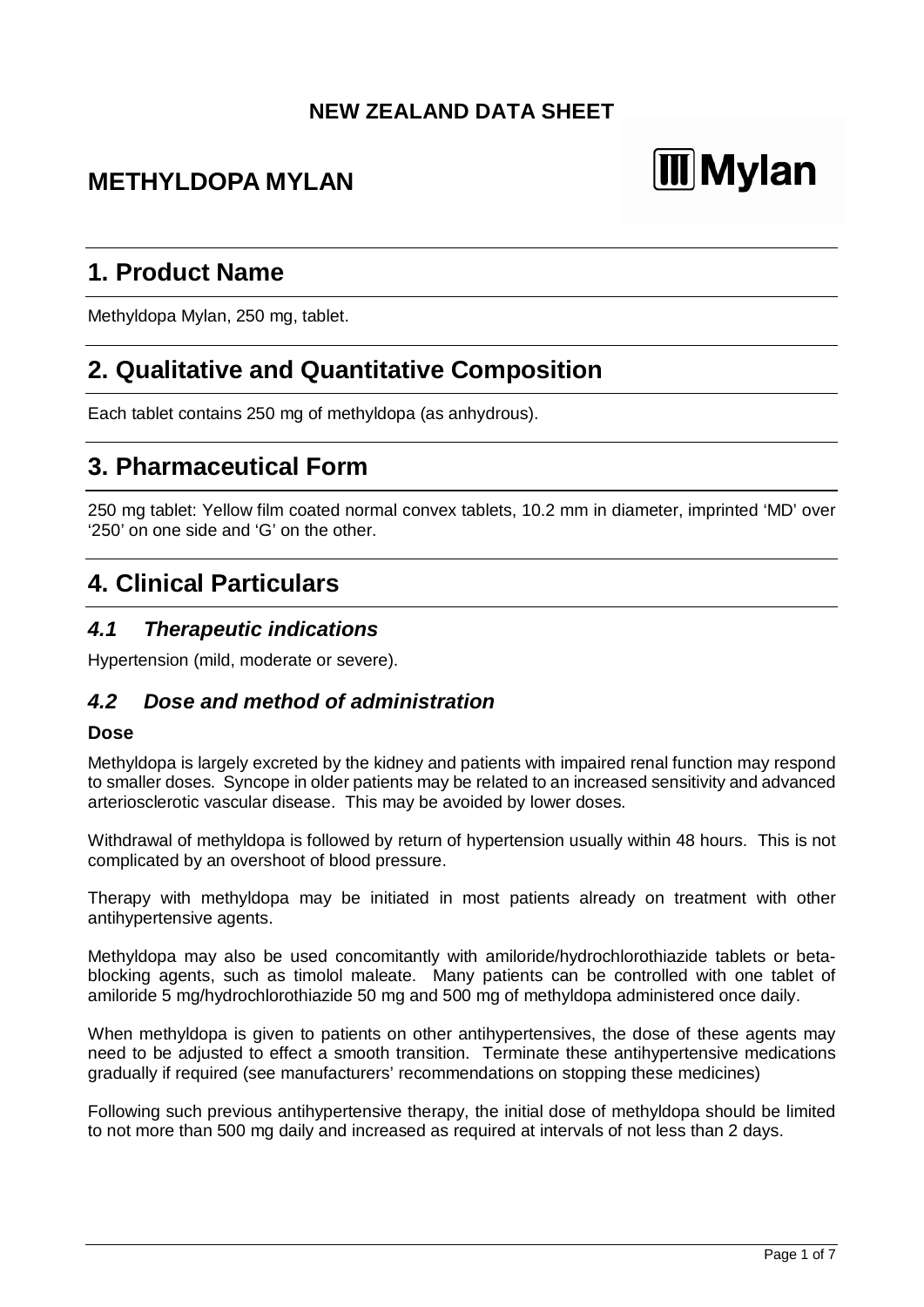#### *Adults*

The usual starting dosage of methyldopa is 250 mg two or three times a day in the first 48 hours. The daily dosage then may be increased or decreased, preferably at intervals of not less than two days, until an adequate response is achieved. The maximum recommended daily dosage is 3 g.

When methyldopa 500 mg is added to 50 mg of hydrochlorothiazide, the two agents may be given together once daily.

Many patients experience sedation for two or three days when therapy with methyldopa is started or when the dose is increased. When increasing the dosage, therefore, it may be desirable to increase the evening dose first.

#### *Paediatric*

Initial dosage is based on 10 mg/kg of body weight daily in two or four doses. The daily dosage then is increased or decreased until an adequate response is achieved. The maximum dosage is 65 mg/kg or 3.0 g daily, whichever is less.

### *4.3 Contraindications*

Methyldopa is contraindicated in patients:

- with active hepatic disease, such as acute hepatitis and active cirrhosis
- with hypersensitivity (including hepatic disorders associated with previous methyldopa therapy) to any component of this product (see section 4.4)
- on therapy with monoamine oxidase (MAO) inhibitors
- with depression
- with a catecholamine-secreting tumour such as phaeochromocytoma or paranganglioma
- with porphyria

### *4.4 Special warnings and precautions for use*

#### **Anaemia**

Acquired haemolytic anaemia has occurred rarely in association with methyldopa therapy. Should clinical symptoms indicate the possibility of anaemia, haemoglobin and/or haematocrit determinations should be performed. If anaemia is present, appropriate laboratory studies should be done to determine if haemolysis is present. Evidence of haemolytic anaemia is an indication for cessation of methyldopa therapy. Discontinuation of methyldopa alone or the initiation of adrenocortical steroids usually results in a prompt remission of anaemia. Rarely, however, fatalities have occurred.

#### **Coombs test**

Some patients on continued therapy with methyldopa develop a positive direct Coombs test. The incidence of positive Coombs test as reported by different investigators has averaged between 10 and 20 percent. A positive Coombs test rarely occurs in the first six months of therapy with methyldopa, and if not encountered within 12 months, is unlikely to develop with continued administration. This phenomenon is also dose-related with the lowest incidence occurring in patients receiving 1 g of methyldopa or less per day. Reversal of the positive Coombs test occurs within weeks to months after discontinuation of methyldopa.

Should the need for transfusion arise, prior knowledge of a positive Coombs reaction will aid in evaluation of the cross match. Patients with a positive Coombs test at the time of cross match may exhibit an incompatible minor cross match. When this occurs, an indirect Coombs test should be performed. If negative, transfusion with such blood which is otherwise compatible in the major cross match may be carried out. However, if positive, the advisability of transfusion with blood compatible in the major cross match should be determined by a haematologist or expert in transfusion problems.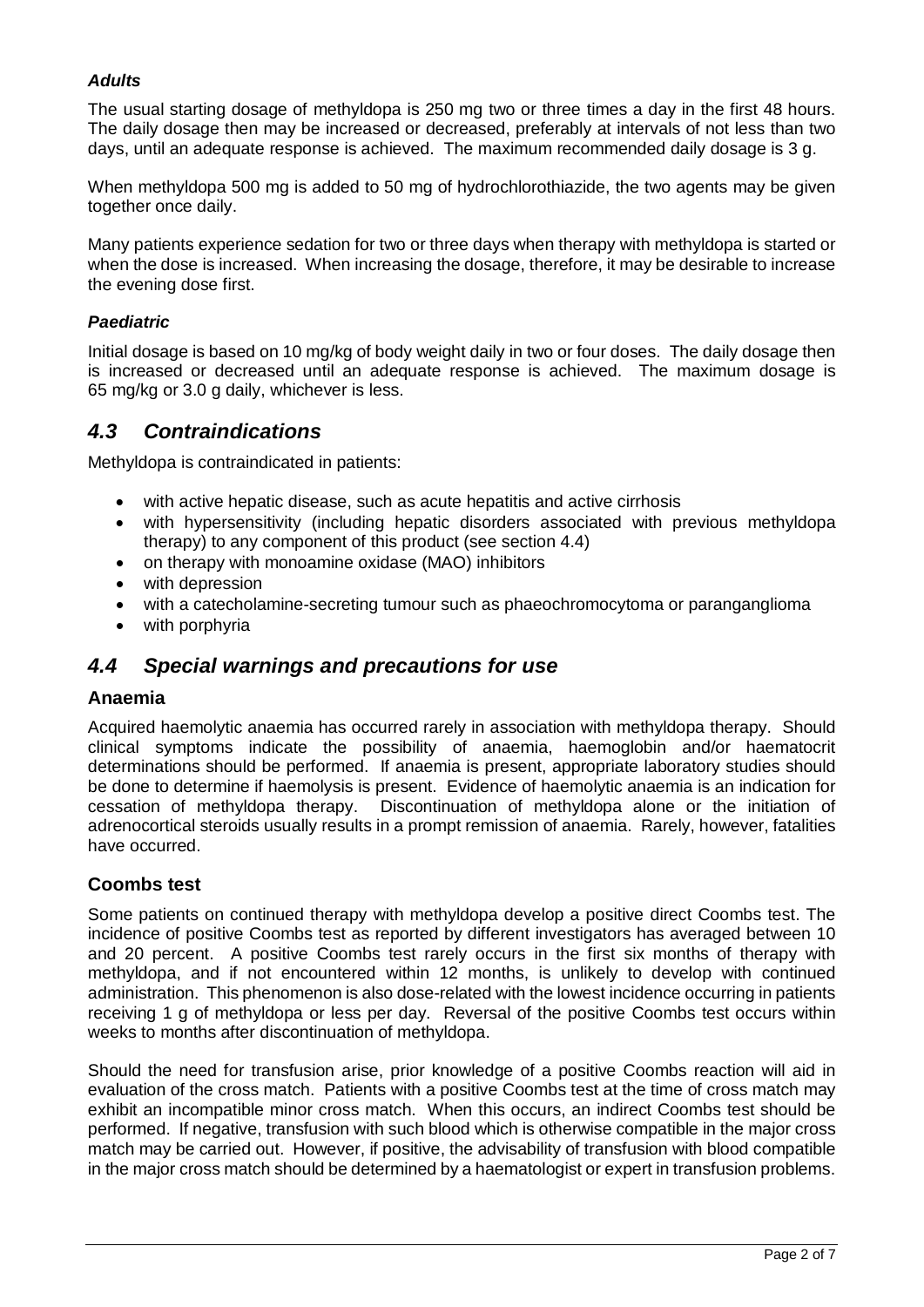Rarely, a reversible reduction of the white blood cell count with a primary effect on the granulocytes has been seen. The granulocyte count returned promptly to normal on cessation of methyldopa. Reversible thrombocytopenia has occurred rarely.

#### **Fever and hepatic function**

Occasionally, fever has occurred within the first 3 weeks of methyldopa treatment. In some cases this fever has been associated with eosinophilia or abnormalities in one or more liver function tests. Jaundice, with or without fever, may also occur, with onset usually within the 2 or 3 months of commencement of therapy. In some patients, the findings are consistent with those of cholestasis. Rare cases of fatal hepatic necrosis have been reported. Liver biopsy, performed in several patients with liver dysfunction, showed a microscopic focal necrosis compatible with medicine hypersensitivity.Periodic determination of hepatic function and a white cell and differential blood count should be performed at intervals during the first 6 to12 weeks of therapy, or whenever an unexplained fever may occur. If fever, abnormalities in liver function tests, or jaundice appear, treatment with methyldopa should be ceased. If related to methyldopa, the temperature and abnormalities in liver function characteristically have reverted to normal when the medicine was discontinued. Methyldopa should not be reinstituted in such patients. Caution should be exercised when methyldopa is used in patients with a history of previous liver disease or dysfunction.

Patients may require reduced doses of anaesthetics when on methyldopa. If hypotension does occur during anaesthesia, it usually can be controlled by vasopressors. The adrenergic receptors remain sensitive during treatment with methyldopa.

Hypertension may recur after dialysis as methyldopa is removed by this procedure.

Depression following methyldopa administration has been reported. Care should be taken to monitor for depression, especially in patients with a history of depression.

#### **Interference with laboratory tests**

Methyldopa may interfere with the measurement of urinary uric acid by the phosphotungstate method, serum creatinine by the alkaline picrate method, and SGOT by colorimetric method. Interference with spectrophotometric methods for SGOT analysis has not been reported.

Since methyldopa will cause fluorescence in urine samples at the same wavelengths as catecholamines, spuriously high concentrations of urinary catecholamines may be reported. This will interfere with the diagnosis of catecholamine-secreting tumour such as phaeochromocytoma or paraganglioma.

It is important to recognise this phenomenon before a patient with a possible catecholaminesecreting tumour is subjected to surgery. Methyldopa does not interfere with measurement of VMA (vanillylmandelic acid) by those methods which convert VMA to vanillin. Methyldopa is contraindicated for the treatment of patients with catecholamine-secreting tumour such as phaeochromocytoma or paraganglioma.

Rarely, when urine is exposed to air after voiding, it may darken because of breakdown of methyldopa or its metabolites.

#### *4.5 Interaction with other medicines and other forms of interaction*

#### **Other antihypertensive medicines**

When methyldopa is used in combination with other antihypertensive medicines, potentiation of antihypertensive action may occur. Patients should be monitored carefully for adverse reactions or unusual manifestations of medicine idiosyncrasy.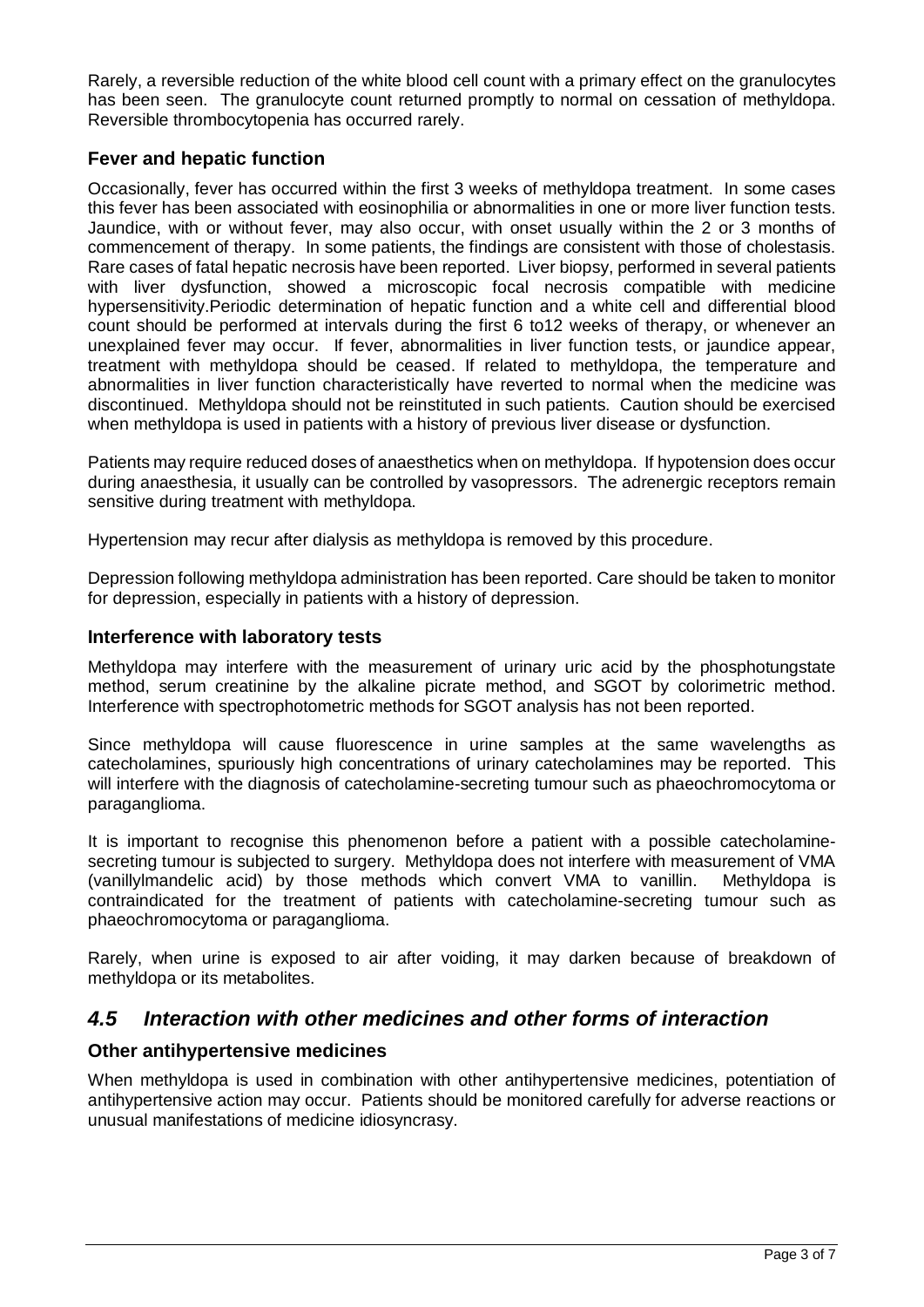#### **Lithium**

When methyldopa and lithium are administered concomitantly, the patient should be followed carefully for symptoms of lithium toxicity.

#### **Monoamine oxidase (MAO) inhibitors**

See section 4.3.

#### **Iron**

Several studies demonstrate a decrease in the bioavailability of methyldopa when it is ingested with ferrous sulphate or ferrous gluconate. This may adversely affect blood pressure control in patients treated with methyldopa

#### *4.6 Fertility, pregnancy and lactation*

#### **Pregnancy**

Category A.

Drugs which have been taken by a large number of pregnant women and women of childbearing age without any proven increase in the frequency of malformations or other direct or indirect harmful effects on the foetus having been observed.

Methyldopa has been used under close medical and obstetric supervision for the treatment of hypertension during pregnancy. There was no clinical evidence that methyldopa caused foetal abnormalities or affected the neonate.

Methyldopa does cross the placental barrier and appears in cord blood.

Although no obvious teratogenic effects have been reported, the possibility of foetal injury cannot be excluded and the use of methyldopa in women who are, or may become pregnant, necessitates that anticipated benefits be weighed against possible risks.

#### **Breast-feeding**

Methyldopa appears in breast milk. Therefore, caution should be exercised if methyldopa is given to a breast feeding mother.

#### **Fertility**

No data available.

#### *4.7 Effects on ability to drive and use machines*

Methyldopa may cause sedation, usually transient, during the initial period of therapy or whenever the dose is increased. If affected, patients should not carry out activities where alertness is necessary, such as driving a car or operating machinery.

#### *4.8 Undesirable effects*

Sedation, usually transient, may occur during the initial period of therapy or whenever the dose is increased. Headache, asthenia, or weakness, may be noted as early and transient symptoms.

Significant adverse effects due to methyldopa have been infrequent and this agent is usually well tolerated.

The following reactions have been reported: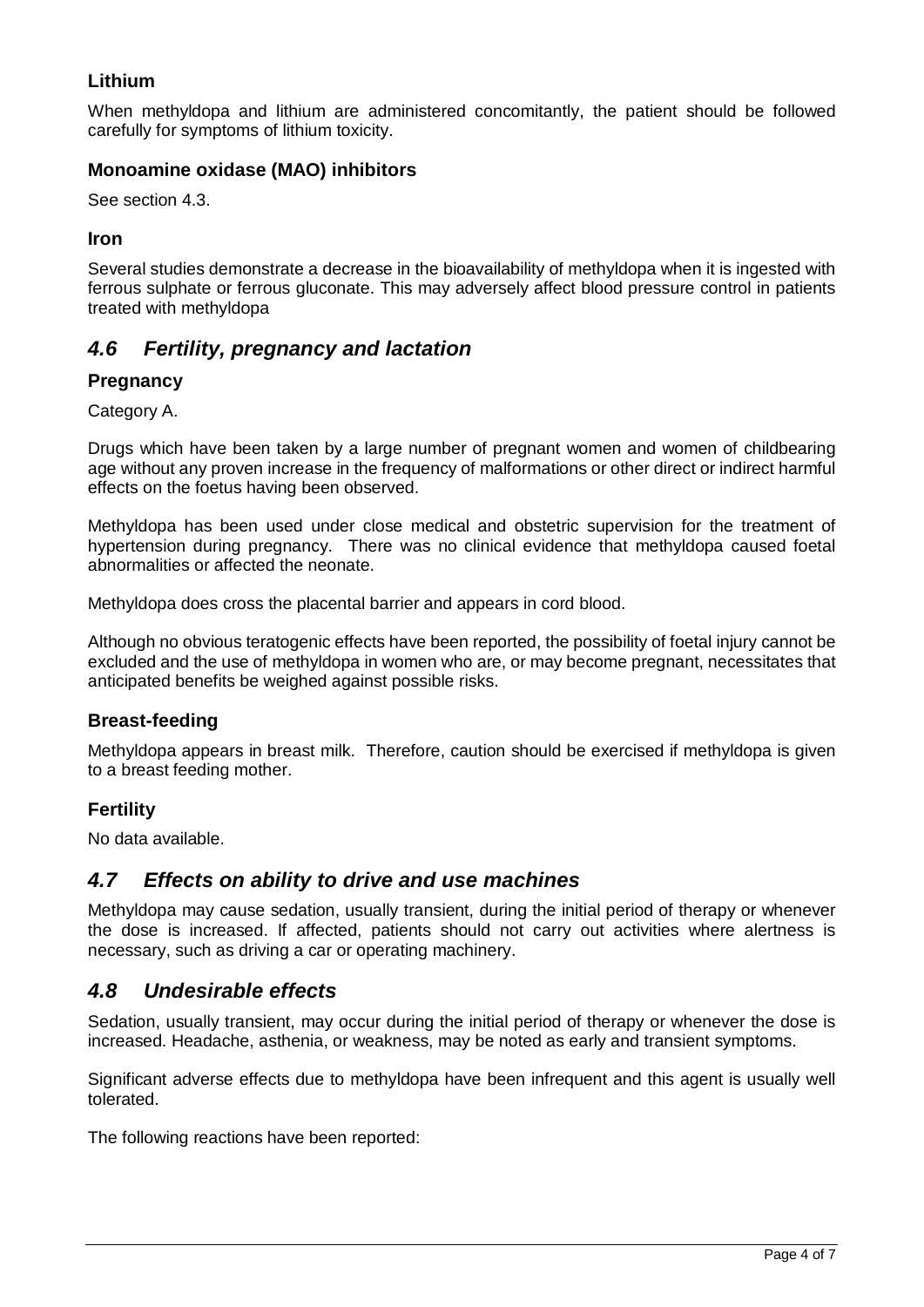#### **Central nervous system**

Sedation (usually transient), headache, asthenia or weakness, paraesthesias, Parkinsonism, Bell's palsy, involuntary choreoathetotic movements. Psychic disturbances, including nightmares, impaired mental acuity and reversible mild psychoses or depression. Dizziness, light-headedness and symptoms of cerebrovascular insufficiency (may be due to lowering of blood pressure).

#### **Cardiovascular**

Bradycardia, prolonged carotid sinus hypersensitivity, aggravation of angina pectoris, atrioventricular block. Orthostatic hypotension (the daily dosage should be reduced). Oedema (and weight gain) usually relieved by use of a diuretic (discontinue methyldopa therapy if oedema progresses or signs of heart failure appear).

#### **Gastrointestinal**

Nausea, vomiting, distension, constipation, flatus, diarrhoea, colitis, mild dryness of mouth, sore or 'black' tongue, pancreatitis, sialoadenitis.

#### **Hepatic**

Liver disorders including hepatitis, jaundice, abnormal liver function tests.

#### **Haemotological**

Positive Coombs test, haemolytic anaemia, bone-marrow depression, leucopoenia, granulocytopenia, thrombocytopenia, eosinophilia. Positive tests for antinuclear antibody, LE cells, and rheumatoid factor.

#### **Allergic**

Drug-related fever and abnormal liver function tests with jaundice and hepatocellular damage (see section 4.4), lupus-like syndrome, myocarditis, pericarditis, angioedema, urticarial.

#### **Dermatological**

Rash as in eczema or lichenoid eruption; toxic epidermal necrolysis.

#### **Other**

Nasal stuffiness, rise in BUN, breast enlargement, gynaecomastia, lactation, hyperprolactinaemia, amenorrhoea, impotence, decreased libido, mild arthralgia with or without joint swellings, myalgia.

#### **Reporting of suspected adverse reactions**

Reporting suspected adverse reactions after authorisation of the medicine is important. It allows continued monitoring of the benefit/risk balance of the medicine. Healthcare professionals are asked to report any suspected adverse reactions https://nzphvc.otago.ac.nz/reporting/.

#### *4.9 Overdose*

Acute overdosage may produce acute hypotension with other responses attributable to brain and gastrointestinal malfunction (excessive sedation, weakness, bradycardia, dizziness, light-headedness, constipation, distension, flatus, diarrhoea, nausea, vomiting).

In the event of overdosage, symptomatic and supportive measures should be employed. When ingestion is recent, gastric lavage or emesis may reduce absorption. When ingestion has been earlier, infusions may be helpful to promote urinary excretion. Otherwise, management includes special attention to cardiac rate and output, blood volume, electrolyte balance, paralytic ileus, urinary function and cerebral activity. Sympathomimetic medicines (e.g. levarterenol, noradrenaline, metaraminol bitartrate) may be indicated. Methyldopa is dialysable.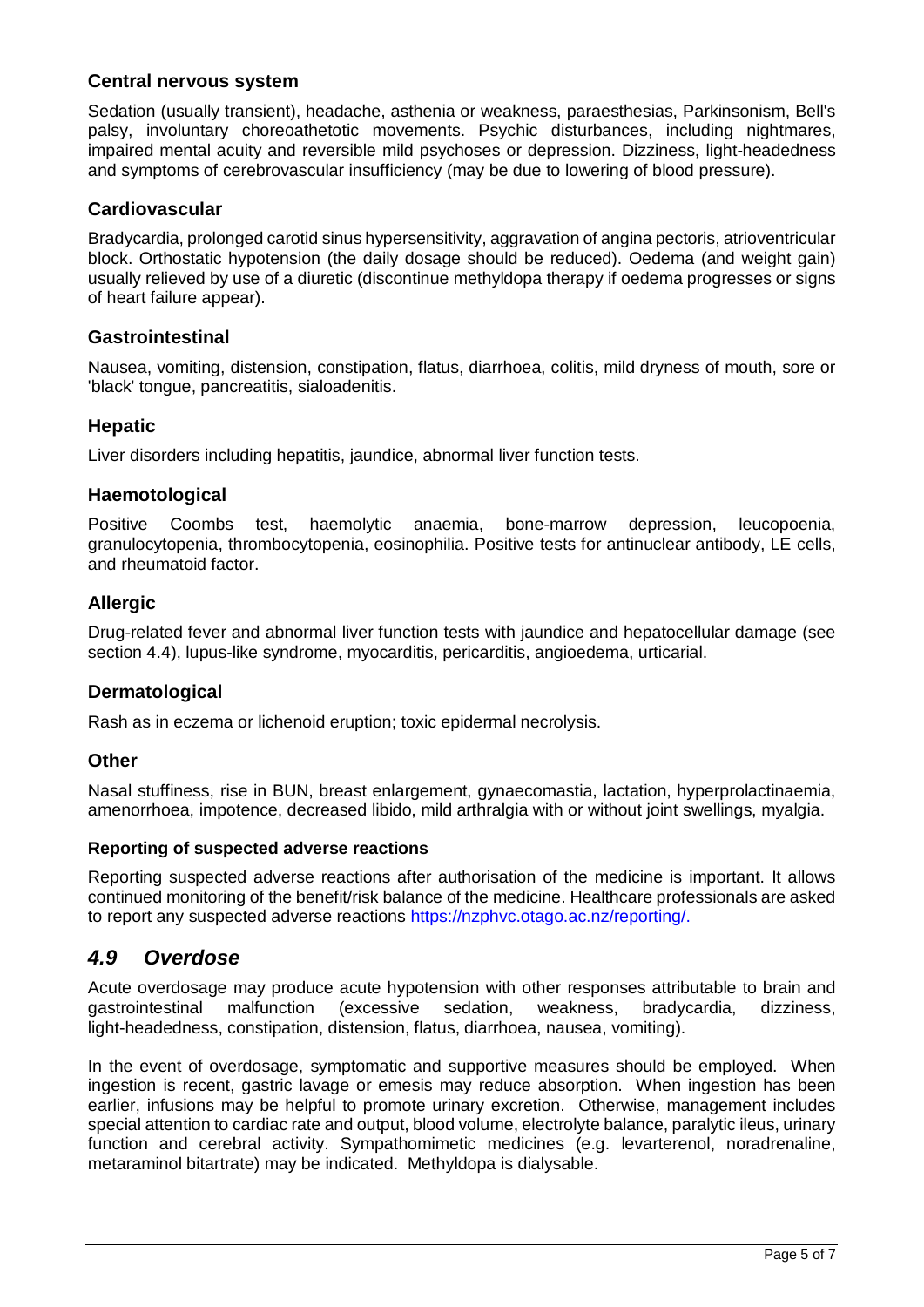For further advice on management of overdose please contact the National Poisons Information Centre (0800 POISON or 0800 764 766).

# **5. Pharmacological Properties**

### *5.1 Pharmacodynamic properties*

Pharmacotherapeutic group: Antihypertensives, ATC code: C02AB01

#### **Mechanism of action**

Methyldopa is an effective antihypertensive agent that decreases both supine and standing blood pressure. Symptomatic postural hypotension, exercise hypotension and diurnal blood pressure variations rarely occur. By adjustment of dosage, morning hypotension can be prevented without sacrificing control of afternoon blood pressure.

Methyldopa has no direct effect on cardiac function and usually does not decrease glomerular filtration rate, filtration fraction, or renal blood flow. Cardiac output is usually maintained without cardiac acceleration. The heart rate is slowed in some patients.

Because of relative freedom from adverse effects on kidney function, methyldopa can be of benefit in the control of high blood pressure, even in the presence of renal impairment. It may help arrest or slow the progression of renal function impairment and damage due to sustained elevation of blood pressure.

Normal or elevated plasma renin activity may reduce in the course of methyldopa therapy.

Only methyldopa, the L-isomer of α-methyldopa, has the ability to inhibit dopa decarboxylase and to deplete animal tissue of noradrenaline. In man, the antihypertensive activity of methyldopa appears to be due solely to the L-isomer.

#### *5.2 Pharmacokinetic properties*

Not applicable.

#### *5.3 Preclinical safety data*

Not applicable.

### **6. Pharmaceutical Particulars**

#### *6.1 List of excipients*

Ethylcellulose, Guar gum, Sodium starch glycollate, Citric acid, Disodium edetate, Colloidal silicon dioxide, Magnesium stearate, Opadry yellow (contains sunset yellow FCF, D & C yellow, hypromellose, titanium dioxide and polyethylene glycol).

Methyldopa is gluten and lactose free.

#### *6.2 Incompatibilities*

Not applicable.